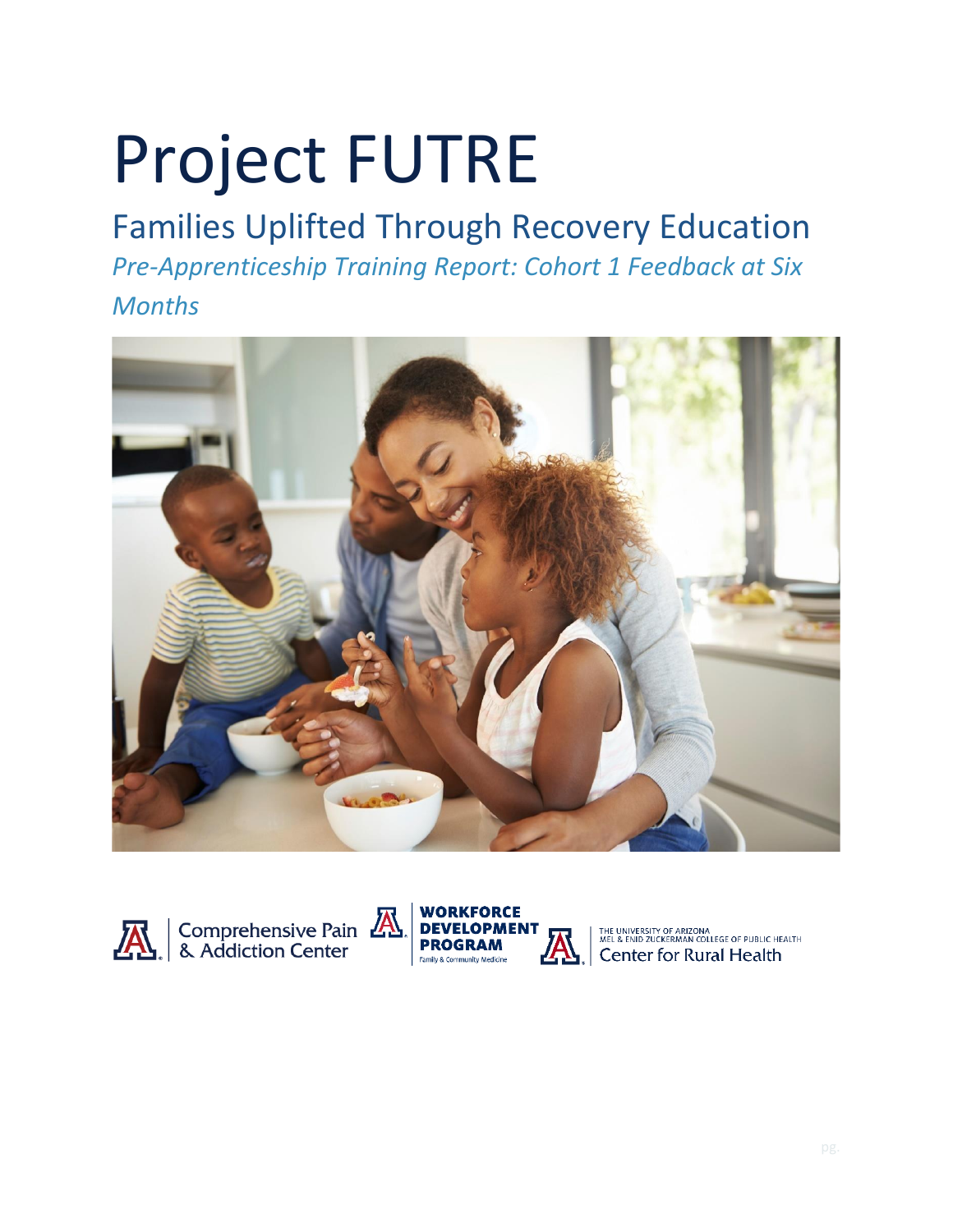#### 1. Introduction: Project FUTRE

Families Uplifted through Recovery Education (Project FUTRE) is designed to enhance and expand behavioral health paraprofessionals' knowledge, skills, and expertise. The aim of this project is to increase the number of behavioral health-related paraprofessionals qualified to provide services to children and families who are impacted by opioid use disorders (OUD) and other substance use disorders (SUD). The project has two levels: pre-apprenticeship classroom training for 6-months and an onsite apprenticeship with a healthcare organization for 12-months. This report details Level I training feedback for Cohort 1 after completing the 6-month pre-apprenticeship classroom training.

# 2. Trainee Characteristics

The surveys for the 6-month training evaluations were sent to Cohort 1. This first Cohort 1 started with 13 trainees. At the time of this survey, 9 trainees remained in the program. Out of these 9 trainees, 8 responded to the surveys. Most of the trainees 4 (50%) identify as females, two (25%) are males and two (25%) identify as non-binary/non-conforming. In terms of the race each trainee identifies with, one (13%) identifies as Hispanic/Latino, one (13%) identifies with another race not listed and 6 (75%) identify as Non-Hispanic White. Over one-third of those who completed the survey speak another language in addition to English. The mean age is 51 years, the median age is 52 years, and 50% of the trainees who completed the 6-month training evaluation survey are between the ages of 44 and 66 years old. Most of the trainees, 3 (38%) said they have some college education, one (13%) has a high school diploma/GED, one (13%) has an associate degree, one (13%) has some form of vocational training and two (25%) have a bachelor's degree. A more comprehensive trainee demographics report can be viewed at [https://www.fcm.arizona.edu/project-futre.](https://www.fcm.arizona.edu/workforce-development-program/project-futre)

#### 3. Classroom Environment

According to information in Figure 3.1, all the trainees agree that the classroom environment has been conducive for learning and the instructor has been respectful and encouraging.



#### **Figure 3.1 Classroom atmosphere and respect. (n=8)**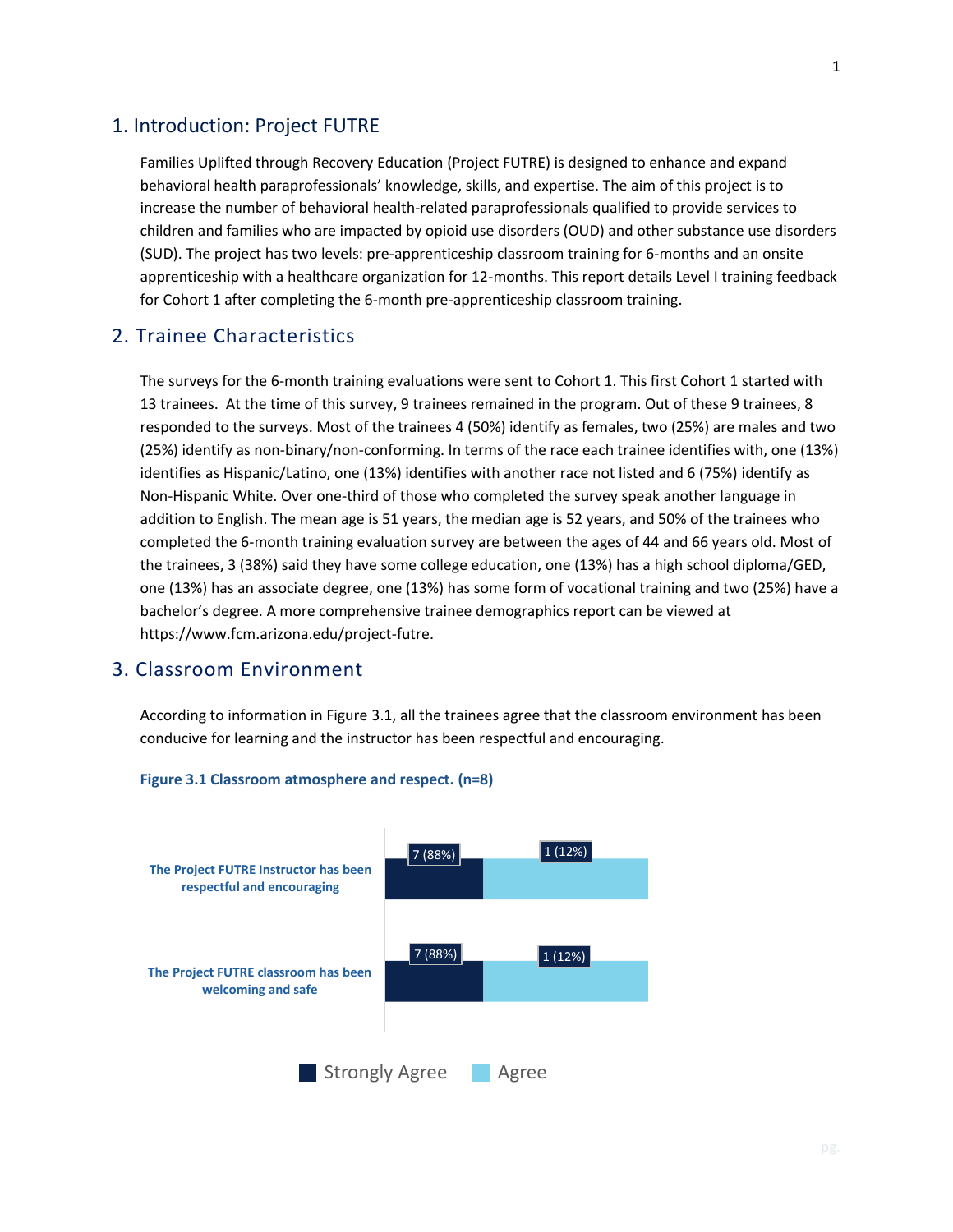## 4. Workload and Usefulness of Activities

All the trainees felt that the workload required to fulfill the requirements of the training program, has been appropriate for the program. Figure 4.2 shows the percentage of trainees who believe that the activities have always been relevant and accessible. Most 7 (88%) strongly agree that the activities have been useful and will help them in their jobs and 6 (75%) strongly believe that the materials have been accessible and acceptable.

#### **Figure 4.2 Activities and Training Materials (n = 8)**



## 5. Technology and Internet Connectivity

Most of the trainees 6 (76%) indicated that their internet connectivity has been sufficient to fully participate in class and 6 (76%) agree that their technology skills were crucial in allowing them to participate fully in class. About 13% were undecided on whether their internet connectivity has been sufficient in allowing them to participate in this program, another 13% of the cohort indicated that they lack sufficient internet connectivity to participate in class and 25% said they lacked sufficient technology skills to fully participate in class.

**Figure 5.1 Technology Skill and Internet Connectivity (n = 8)**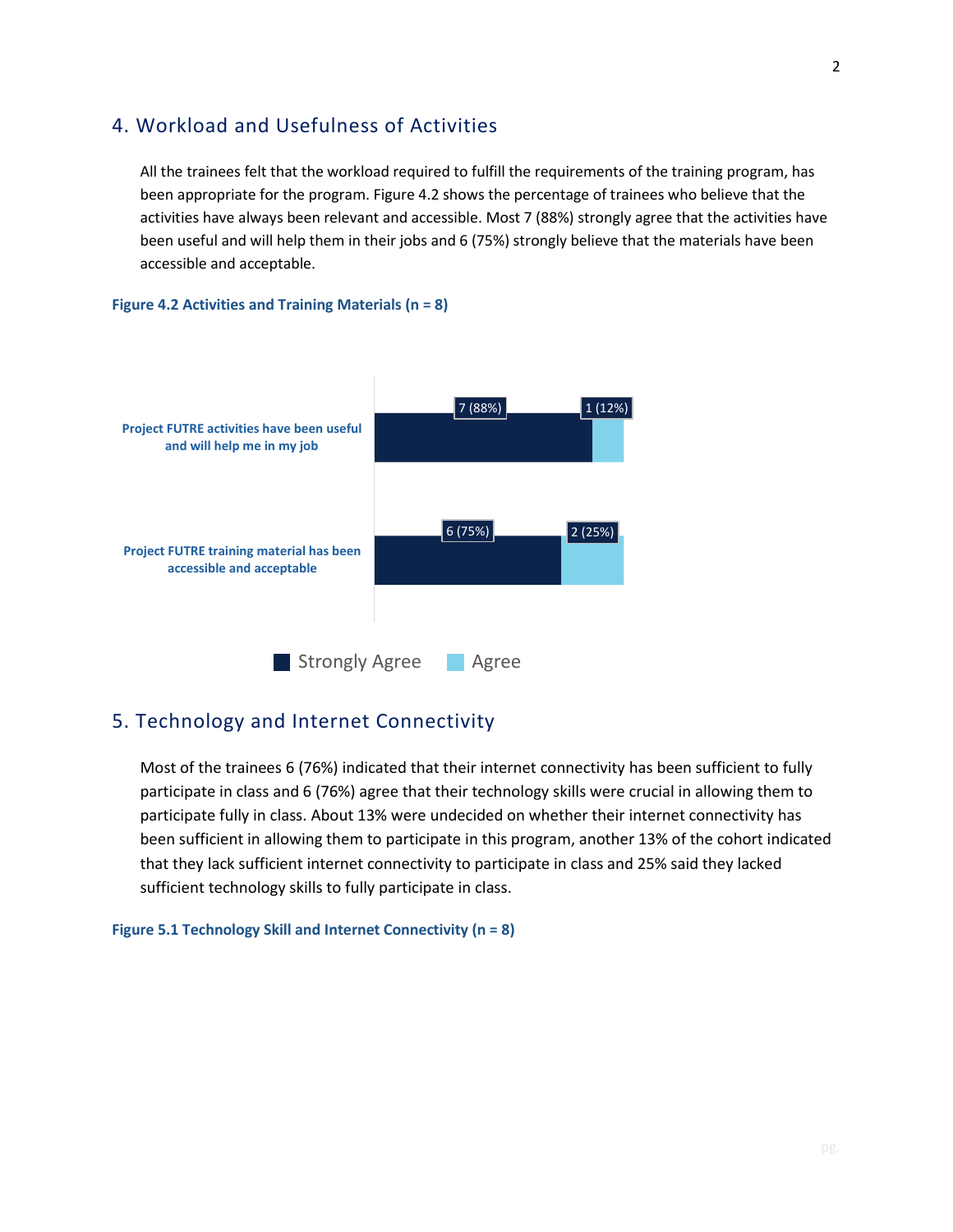

## 6.Payment Process

According to information in Figure 6.1, all the trainees have been comfortable with the payment process of Project FUTRE.

#### **Figure 6.1 Payment process (n = 8)**



## 7.Trainee Satisfaction, Barriers and Areas for Improvement

Questions regarding barriers and trainee's overall satisfaction with Project FUTRE are shown in Figure 7.1. Most of the trainees, 7 (88%) said they are satisfied with Project FUTRE and about 63% of the trainees have overcome challenges capable of preventing participation in this program. However, 12% were undecided on whether they were satisfied with the program and another 37% were undecided on whether they have successfully overcome barriers that can discontinue their participation in the program. For those with challenges, most of them, 4 (50) indicated that they communicated the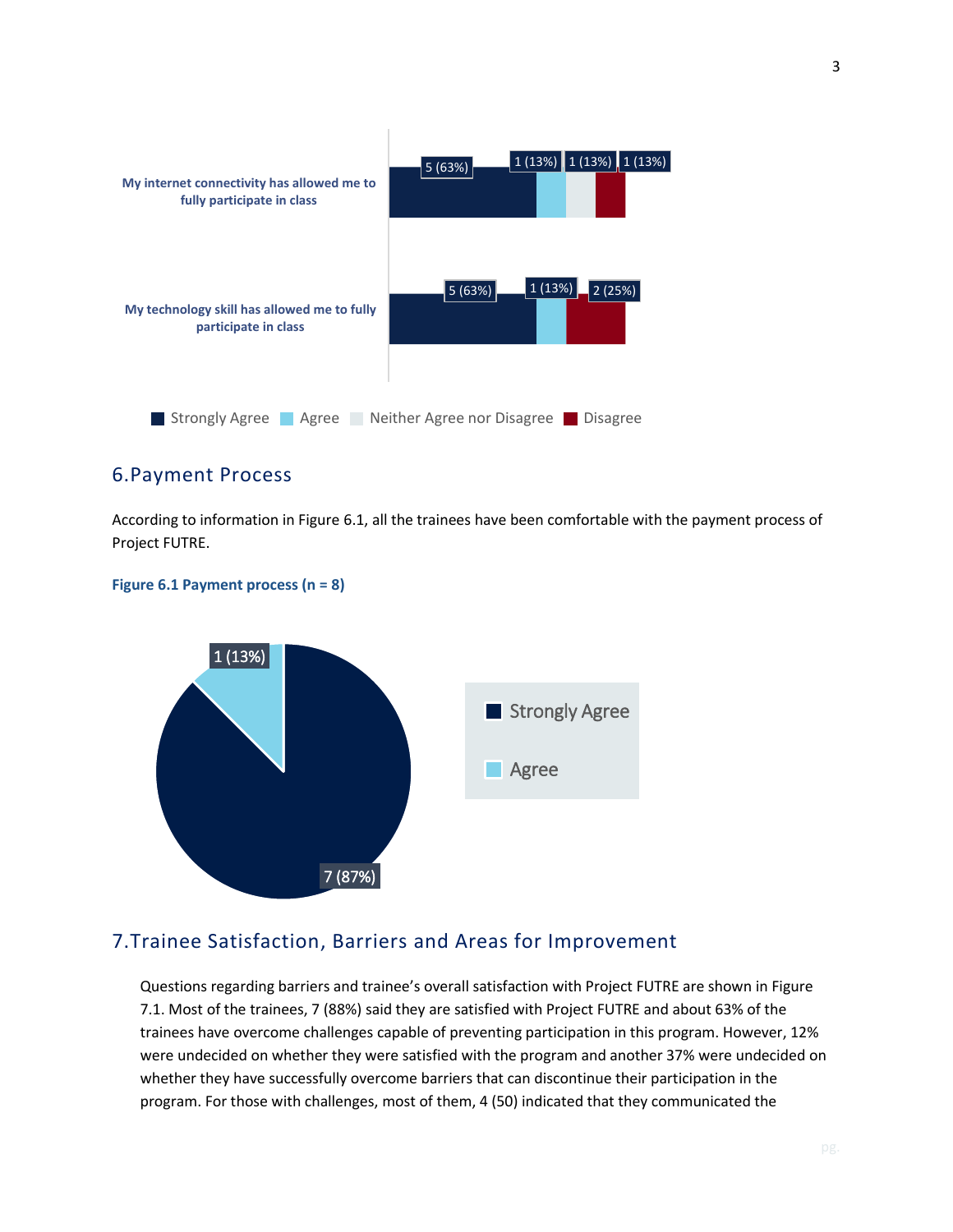challenge to Project FUTRE staff and the staff was helpful in offering solution to the challenges, while 2 (25%) failed to inform Project FUTRE staff of the challenges they experienced in this program.

#### **Figure 7.1 Overall Satisfaction and Barriers (n = 8)**



Other

**Note: Other includes those who gave reasons such as not applicable and both on the survey form with no valid selection from the options provided.**

### ACKNOWLEDGEMENTS

The Project FUTRE Evaluation Team is grateful to our Trainees for candidly relating their experiences in Project FUTRE and beyond. We offer our thanks for your time and commitment and hope this report rewards your efforts. We also hope you will keep in touch! Thanks as well to all Project FUTRE Program staff who facilitated correct and complete data collection and provided useful feedback on the format of this report.